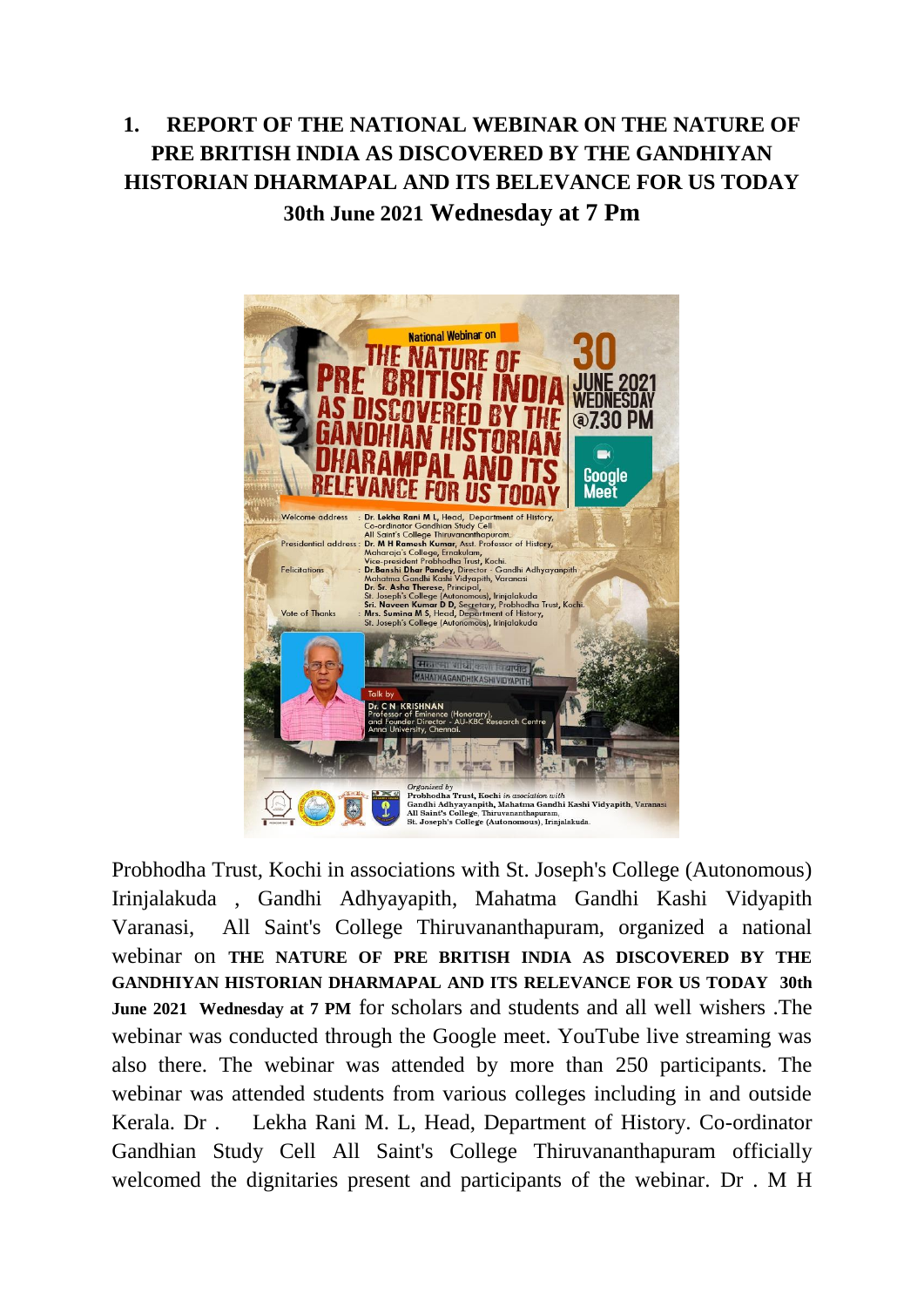Ramesh Kumar, Assistant Professor of History Maharajas College Ernakulum delivered the Presidential address. Dr . Sr. Asha Therese, Principal, St Joseph's College (Autonomous), Irinjalakuda Sri. Naveen Kumar DD, Secretary Prabhodha Trust, Kochi Dr Bindhu VM Assistant Professor, Department of History sound the Vote of Thanks. There was an active interactive session at the end of the Webinar. Feedback was collected through Google form . All the participants were provided with E Certificate.